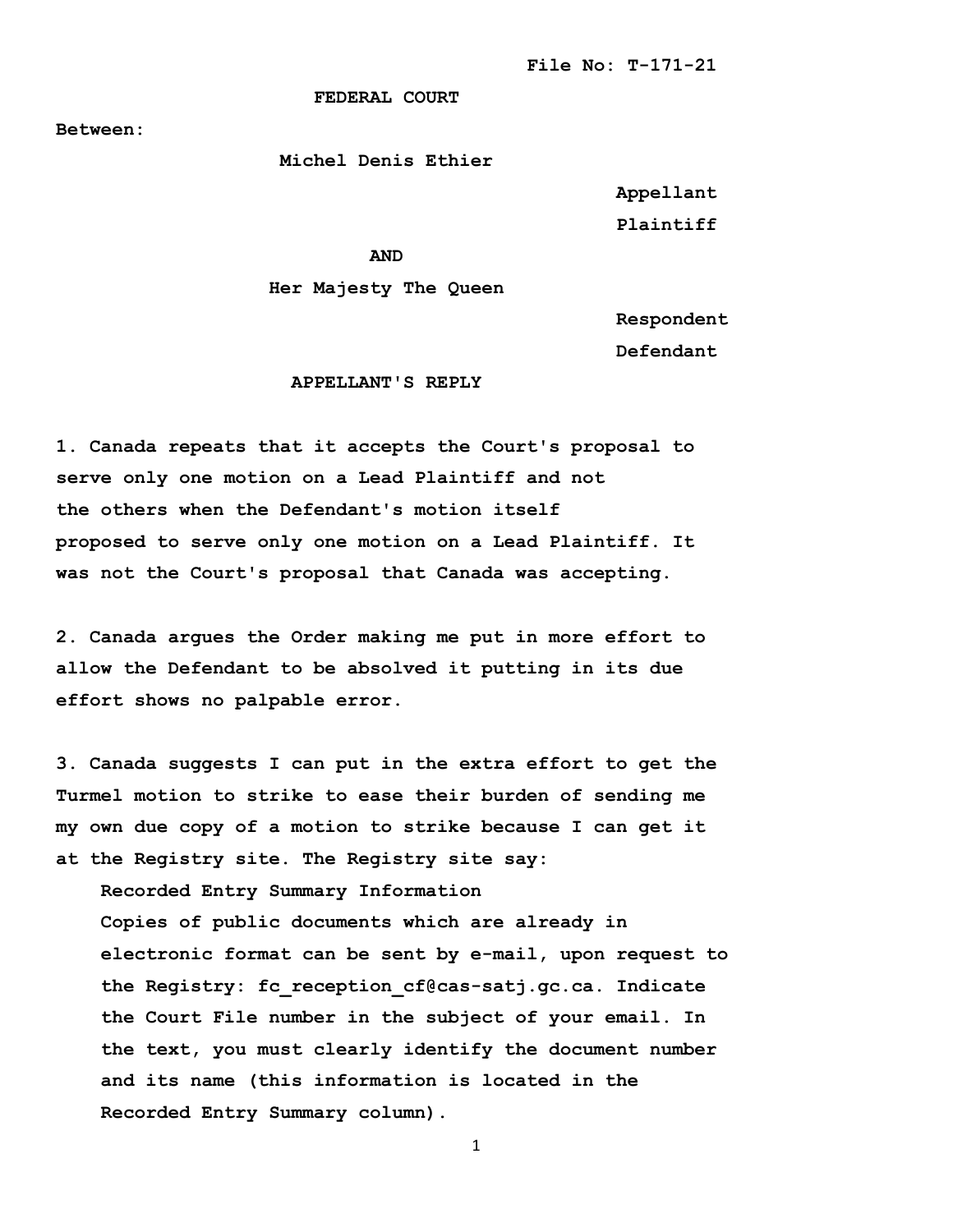**4. So instead of the Crown sending a copy to everyone, everyone must send an email to the Registry clerk who must send a copy of the document requested back to everyone. So instead of the Defendant CCing an email copy to all in one step, the clerk will have to send an individual email to everyone in many steps. Unless this is make-work for clerks during Covid.** 

**5. So not only do I have to put in more effort in order to allow the Crown to be dispensed with the effort now required under the rules but the Registry clerks will have to put in more effort responding to each individual request to be emailled the document they were due.** 

**6. Not obliging the Defendant to email a copy to all plaintiffs in order to be absolved of the sending each of us our own individual motion but obliging us to put in more effort to obtain the documentation and the Registry clerks to put in more effort to get the documentation to us is a palpable error that does not promote a more efficient resolution of the actions of the group, the stated purpose of the Order.** 

**Dated at Sturgeon Falls Ontario on May 3 2021.** 

**\_\_\_\_\_\_\_\_\_\_\_\_\_\_\_\_\_\_\_\_\_\_\_\_\_\_\_\_**

**Michel Denis Ethier 65 Queen St. Apt 201A, Sturgeon Falls, On. P2B 2C7 705-753-6057 treeoflifemissionyyahoo.ca**

**To: Registrar, fc\_reception\_cf@cas-satj.gc.ca Cc: Benjamin.Wong2@justice.gc.ca**